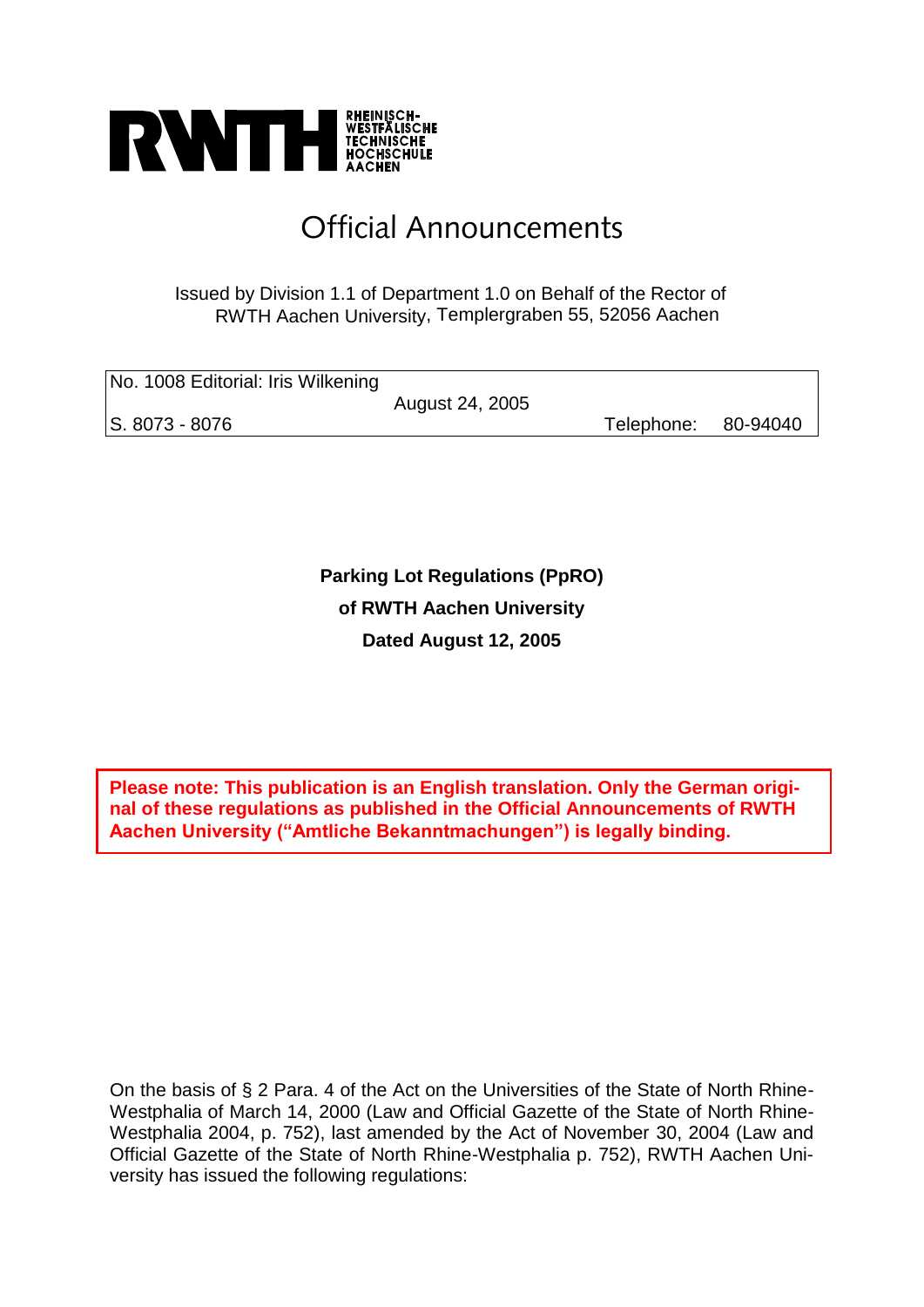# **§ 1 Scope of Application**

- (1) These regulations apply to all parking lots of RWTH Aachen University and the traffic areas assigned to them; parking lots in the area of Uniklinik RWTH Aachen (University Hospital) are not covered by these regulations.
- (2) Anyone who uses the traffic areas and parking lots of RWTH by walking on them, driving on them, or parking their vehicle on them thereby undertakes to comply with the rules of these regulations and to allow them to apply against them.
- (3) The rules of the Road Traffic Regulations and the Road Traffic Licensing Regulations as amended from time to time shall apply on the traffic and parking lot areas.
- (4) Vehicles may only be parked in the parking areas provided for this purpose and which are marked accordingly.
- (5) In particular, the following are not permitted
	- 1. the parking of vehicles in green areas, on sidewalks and cycle paths, in areas reserved for pedestrians, in driveways, in entrances and exits, in fire department access routes, in or in front of building and garage entrances, in front of emergency exits, and in places where the parking of vehicles can lead to an obstruction of flowing traffic or lead to an obstruction of third parties
	- 2. the parking of vehicles in need of repair and vehicles unfit for traffic as well as unregistered vehicles
	- 3. the parking of vehicles with a maximum permissible mass of more than 3.5 t, trailers, and similar means of transport
	- 4. long-term parking

#### **§ 2 Parking Rights**

- (1) The use of RWTH's traffic and parking lot areas is reserved for members and visitors of RWTH. Outside office hours, use by third parties may be permitted.
- (2) RWTH may issue parking permits as proof of entitlement to use specially designated traffic and parking lot areas. The validity of the parking permit may be limited. It may not be passed on to third parties. A parking permit does not grant a legal right to a parking space.
- (3) The parking permit must be clearly displayed in the windshield when using parking areas of RWTH. If a valid parking permit is not present or not clearly displayed in the windshield, no parking authorization is given for the vehicle. In this case, RWTH has the right to have the vehicle towed away (§ 5 PpRO).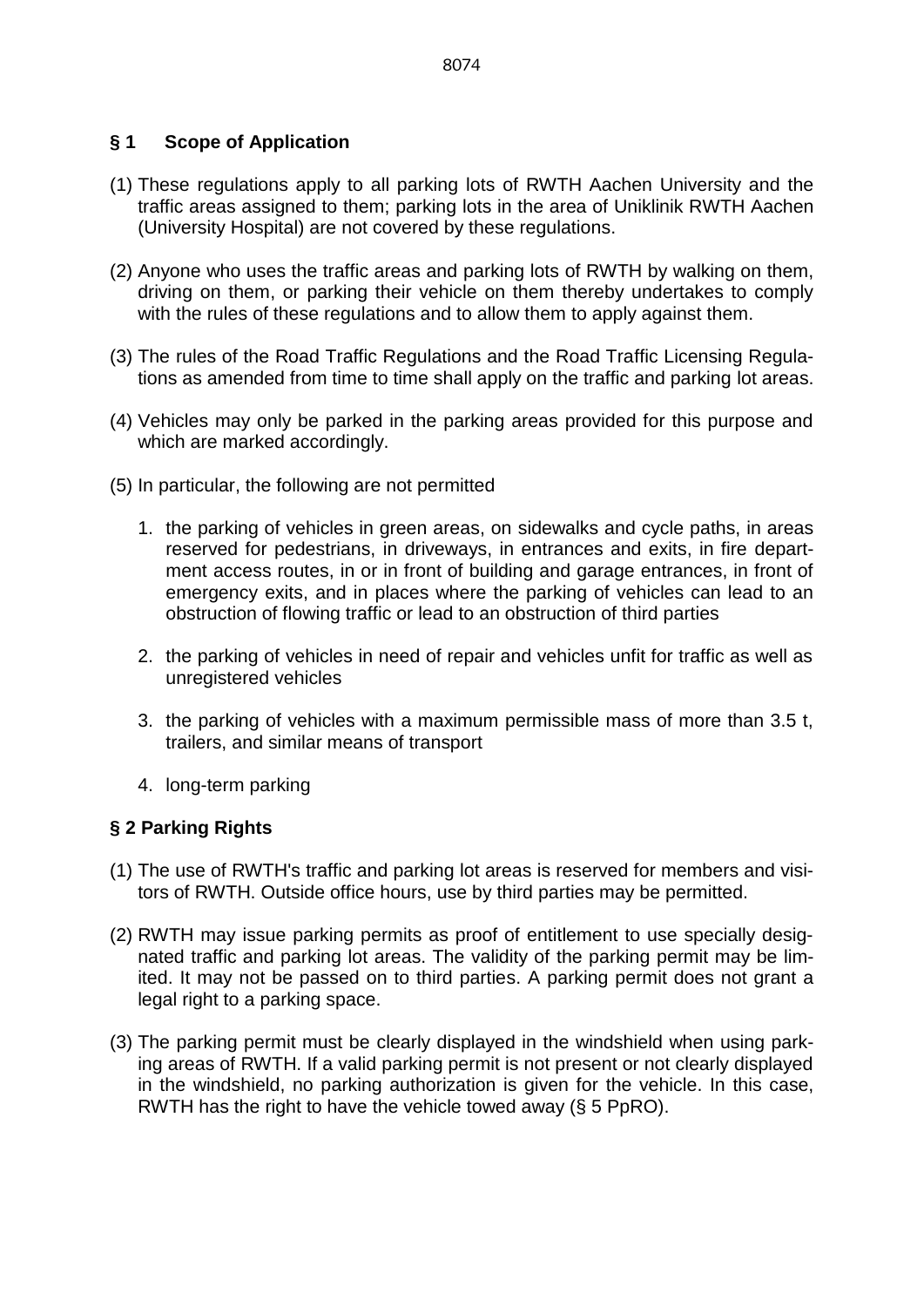- (4) The validity of a parking permit expires:
	- 1. with the departure of the member from RWTH,
	- 2. by expiry of the period of validity,
	- 3. in the event of misuse of the parking permit, in particular if it is passed on to third parties,
	- 4. in case of improper use of the parking lots, in particular in case of violation of the regulations of § 1 Para. 4 and 5.
- (5) If the conditions which led to the issue of the parking permit cease to apply, it must be returned to RWTH. The University must be notified immediately of the loss of the parking permit.

# **§ 3 Special Parking Areas**

RWTH may determine that certain parking lots that are specially marked are reserved exclusively for special types of vehicles or may only be used by certain persons or groups of persons. Details are governed by the regulations issued by the Rectorate. 1)

#### **§ 4 Access Systems**

- (1) Insofar as parking lot areas are secured by barriers, chains, or other barriers, a key to open the barrier may be handed over to the parking permit holder in addition to the parking permit; a parking chip, magnetic code card, or similar is also considered a key. RWTH must be notified immediately of the loss of the key. After expiry of the parking permit, the key must be returned immediately.
- (2) RWTH shall be entitled to set an appropriate usage fee for such parking spaces and to set an appropriate amount of money as a security deposit for the issue of keys (parking chips, magnetic code cards, or similar). The security deposit will be refunded when the parking authorization expires and the key is returned. If the key is not returned, or if it is lost, the security deposit shall be forfeited. The setting and amendment of user charges is subject to co-determination by the staff councils.

# **§ 5 Removal of Inadmissibly Parked Vehicles**

A vehicle parked without a valid parking permit or that is otherwise unauthorized or improperly parked may be towed at the expense of the owner, driver, or other person responsible.

# **§ 6 Liability**

<u>.</u>

<sup>1</sup> ) After co-determination by the staff representatives